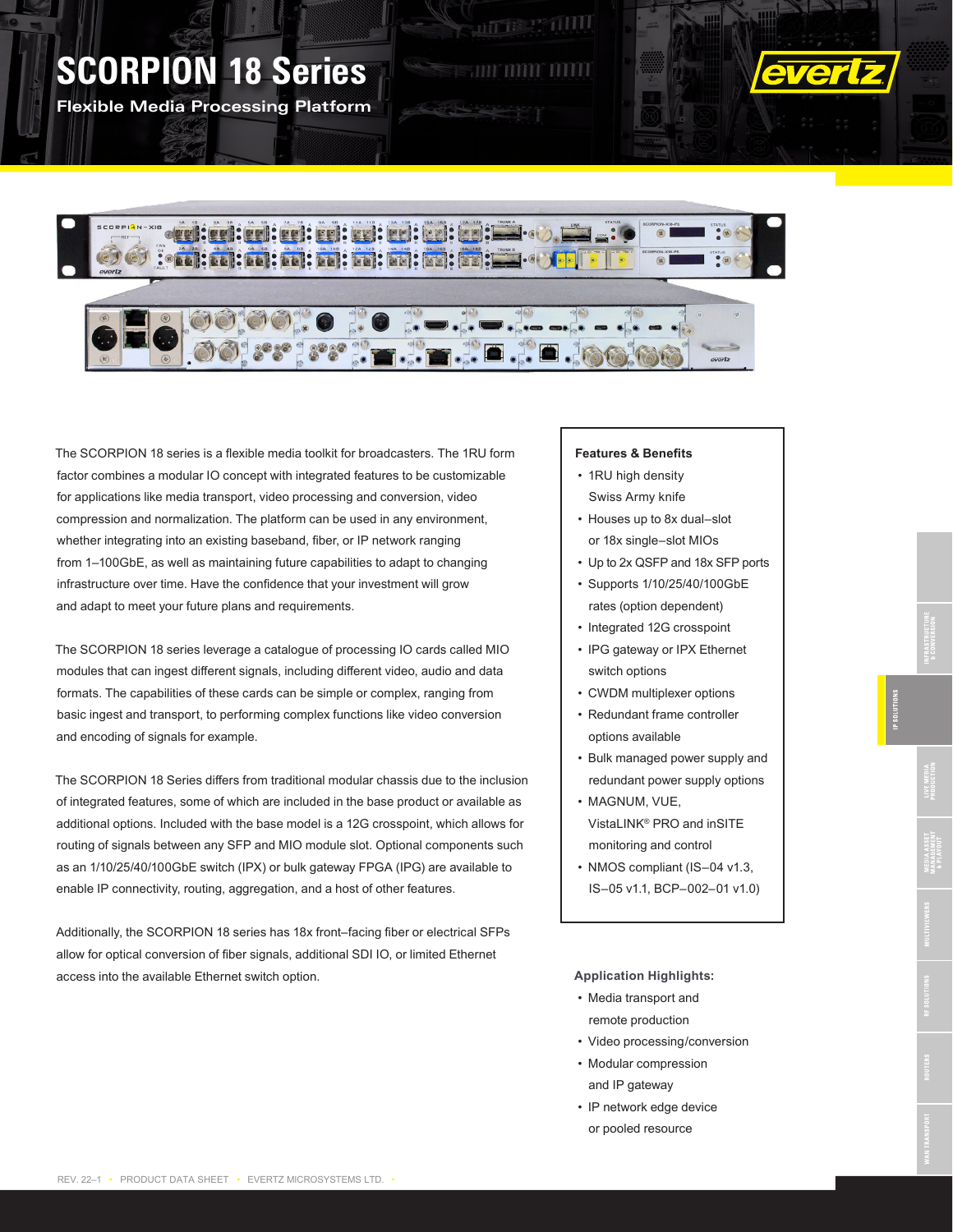**Flexible Media Processing Platform**



**ALLE SE TILLE** 

**FULL DULLA**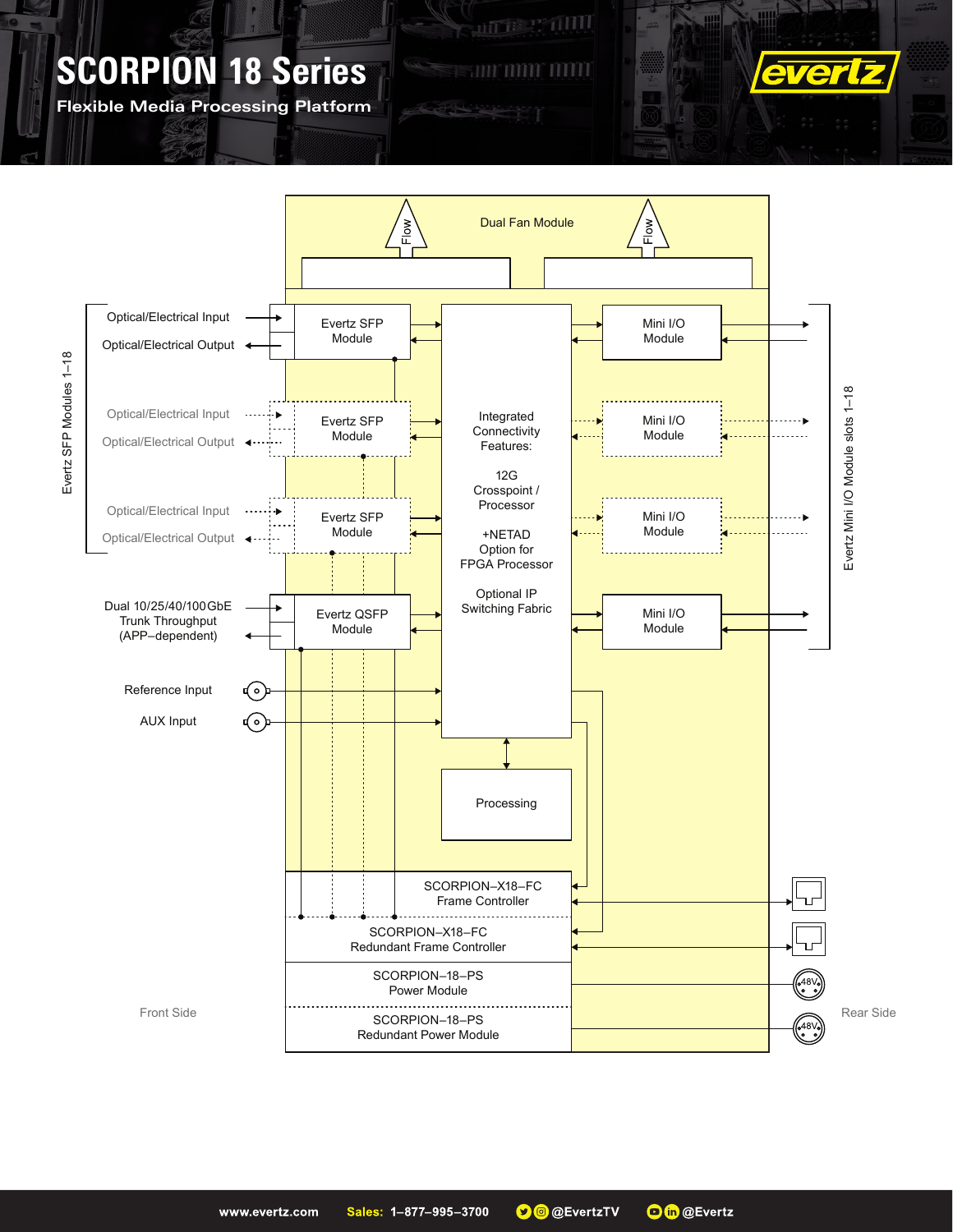**Flexible Media Processing Platform**

**THE PERIOD** 





5  $\mathbf{X}$ 

| <b>Specifications</b>                                                    |                                                                                                     | <b>Ordering Information</b>  |                                                                                                   |
|--------------------------------------------------------------------------|-----------------------------------------------------------------------------------------------------|------------------------------|---------------------------------------------------------------------------------------------------|
| System:<br>Density:                                                      | 18x front-facing SFPs,                                                                              | SCORPION-X18                 | Base SCORPION 18 series chassis. Includes 12G crosspoint, a single power supply                   |
|                                                                          | 18x rear-facing<br>SCORPION mini I/O                                                                |                              | and single power module. Frame controllers and additional options sold separately.                |
|                                                                          | module slots,<br>dual 1/10/25/40/100GbE                                                             | SCORPION-X18-NPSX            | Base SCORPION 18 series chassis. Includes 12G crosspoint and a single power module.               |
| Impedance:                                                               | trunk ports<br>Dependant on                                                                         |                              | Frame controllers, power supplies and other additional options sold separately (for use with      |
|                                                                          | SCORPION mini I/O<br>module (see appropriate                                                        |                              | bulk or high power supplies).                                                                     |
| Connector:                                                               | specifications)<br>Dependant on                                                                     | SCORPION-X18+NETAD           | SCORPION 18 series chassis. Includes 12G crosspoint, integrated SMPTE ST 2110 IP gateway,         |
|                                                                          | SCORPION mini I/O<br>module (see appropriate                                                        |                              | a single power supply and single power module. Frame controllers and additional options sold      |
|                                                                          | specifications)                                                                                     |                              | separately. Software APP for NETAD is required (see descriptions for details).                    |
| <b>Communication and Control:</b><br>Ethernet:<br>SNMP over IEEE 802.3/U |                                                                                                     | SCORPION-X18-NPSX+NETAD      | SCORPION 18 series chassis. Includes 12G crosspoint, integrated SMPTE ST 2110 IP gateway          |
|                                                                          | (10/100/1000 BaseTx)<br>RJ-45 connector                                                             |                              | and a single power module. Frame controllers and additional options sold separately (for use with |
| Control:                                                                 | SNMP, web access<br>and control panels                                                              |                              | bulk or high power supplies). Software APP for NETAD is required (see descriptions for details).  |
| <b>Electrical Inputs/Outputs:</b>                                        |                                                                                                     | SCORPION-SX18                | SCORPION 18 series chassis. Includes 12G crosspoint, integrated IPX ethernet switch fabric,       |
| Connector:                                                               | Dependant on<br>SCORPION mini I/O                                                                   |                              | a single power supply and single power module. Frame controllers and additional options sold      |
|                                                                          | module (see appropriate<br>specifications)                                                          |                              | separately. Software APP for NETAD is required (see descriptions for details).                    |
| Impedance:                                                               | Dependant on<br>SCORPION mini I/O                                                                   | SCORPION-SX18-NPSX           | SCORPION 18 series chassis. Includes 12G crosspoint, integrated IPX ethernet switch fabric,       |
|                                                                          | module (see appropriate<br>specifications)                                                          |                              | and a single power module. Frame controllers, QSFPs/SFPs, and additional options sold             |
| Reference:                                                               |                                                                                                     |                              | separately (for use with bulk or high power supplies).                                            |
| Number of Inputs: 1 looping<br>Connector:                                | BNC IEC 61169.8 Annex A                                                                             | SCORPION-S18                 | SCORPION 18 series chassis. Includes integrated IPX ethernet switch fabric, a single power        |
|                                                                          | Reference Inputs: Analog 625 or 525,<br>Tri-Level HD                                                |                              | supply and single power module. Frame controllers and additional options sold separately.         |
| Impedance:                                                               | 75Ω                                                                                                 |                              | Software APP for NETAD is required (see descriptions for details).                                |
| Physical:<br>Dimensions:                                                 | 1.8" H x 19" W x 13.875" D                                                                          | SCORPION-S18-NPSX            | SCORPION 18 series chassis. Includes integrated IPX ethernet switch fabric, and a single power    |
| Module Capacity:                                                         | (46 x 483 x 353mm)<br>18x Evertz SFP modules,                                                       |                              | module. Frame controllers, QSFPs/SFPs, and additional options sold separately (for use with       |
|                                                                          | 18x SCORPION<br>mini I/O modules                                                                    |                              | bulk or high power supplies).                                                                     |
| Electrical:                                                              |                                                                                                     |                              |                                                                                                   |
| Power Supply Configuration:                                              | Dual external supplies                                                                              | <b>Frame Controllers:</b>    |                                                                                                   |
| Voltage:                                                                 | (primary/secondary)<br>DC input 48V DC                                                              | SCORPION-X18-FC              | Frame controller for SCORPION-X18 (not included with chassis)                                     |
|                                                                          | (external power supplies<br>requires 110-220V AC,                                                   |                              |                                                                                                   |
| 50/60Hz)<br>Max. Power Consumption:                                      |                                                                                                     | <b>Power Supply Options:</b> |                                                                                                   |
|                                                                          | Please refer to<br>power calculator in                                                              | SCORPION-18-PSX              | Low power supply for SCORPION 18 series below 280W                                                |
|                                                                          | frame layout tool<br>in Tools section                                                               |                              | (see power calculator to size appropriately)                                                      |
| Connectors:                                                              | 4-pin male XLR<br>Status Indicators: SCORPION-X18-PS<br>status LEDs (each per<br>power supply tray) | SCORPION-18-PSX-HP           | 400W external power supply for SCORPION-X18 chassis' for use when populating high                 |
|                                                                          |                                                                                                     |                              | power blade modules (see power calculator to size appropriately).                                 |
|                                                                          |                                                                                                     | SCORPION-18-PS               | Internal power module for SCORPION 18 series                                                      |
|                                                                          |                                                                                                     |                              | (1 additional required to support power redundancy)                                               |
|                                                                          |                                                                                                     | SCORPION-18-PS3              | SCORPION 18 series 1RU managed power supply tray for powering                                     |
|                                                                          |                                                                                                     |                              | 3x SCORPION-X18 frames redundantly                                                                |
|                                                                          |                                                                                                     | SCORPION-18-PS6              | SCORPION 18 series 1RU managed power supply tray for powering                                     |
|                                                                          |                                                                                                     |                              | 6x SCORPION-X18 frames redundantly                                                                |
|                                                                          |                                                                                                     | WA-XLR4-1FT                  | XLR power cable, connects SCORPION-X18 to PS6 power tray, 1 ft                                    |
|                                                                          |                                                                                                     | WA-XLR4-3FT                  | XLR power cable, connects SCORPION-X18 to PS6 power tray, 3 ft                                    |
|                                                                          |                                                                                                     | WA-XLR4-6FT                  | XLR power cable, connects SCORPION-X18 to PS6 power tray, 6 ft                                    |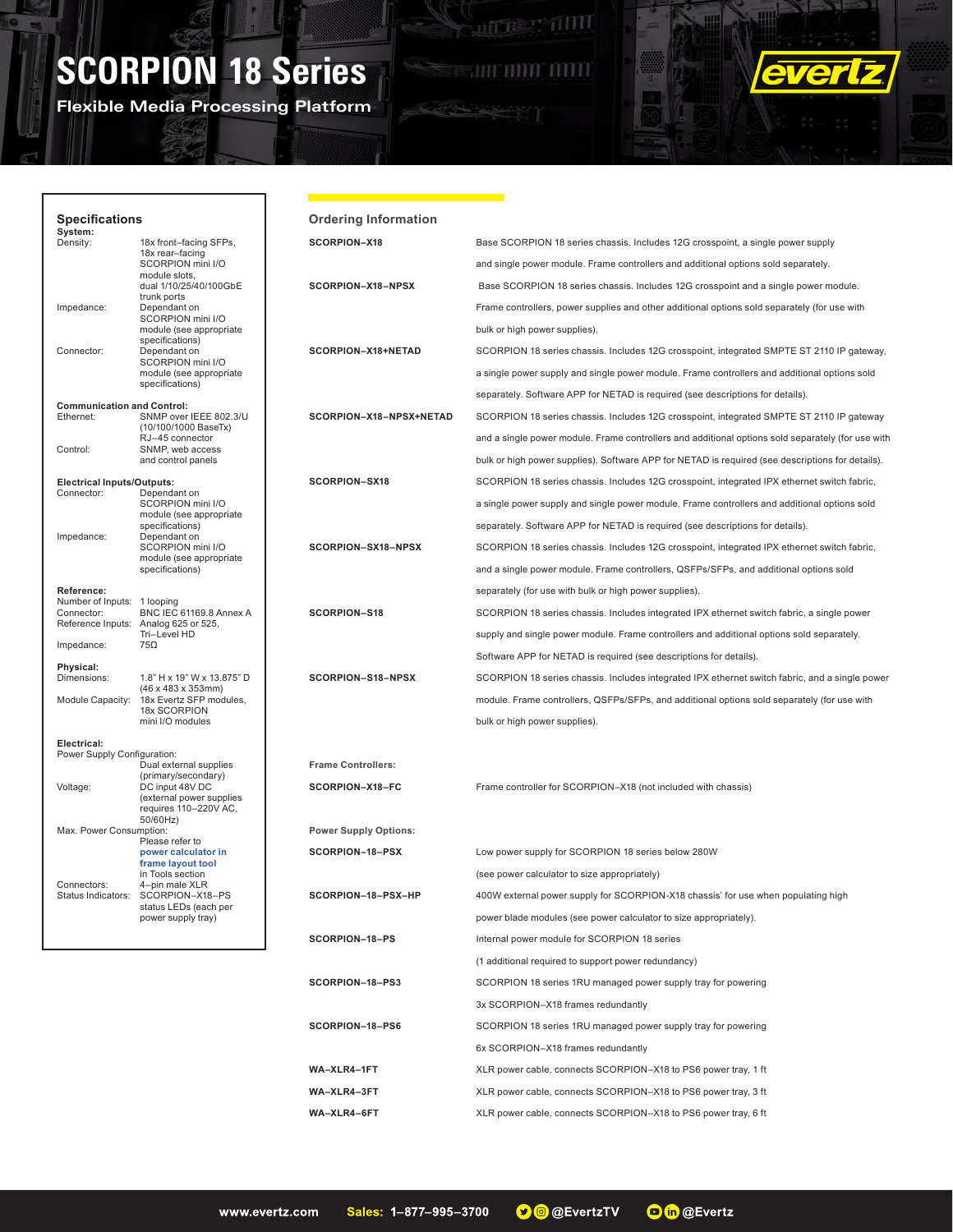**Flexible Media Processing Platform**



## **Specifications (continued)**

**Compliance:** NEMKO listed, complies with CAN/CSA–C22.2 No. 62368–1:2019, UL 62368–1:2019, IEC 62368–1:2018, IEC 60950–1:2005, AMD1:2009, AMD2:2013 EMC/EMI: EN55032:2012/AC:2013, EN55035:2017, FCC 47 CFR Part 15, Subpart B, ICES–003 Issue 6 Supported Media Standards: AMWA NMOS IS–04 v1.3, IS–05 v1.1 and BCP–002–01 v1.0

#### **SCORPION–X18–PSX External Power Supply Brick:**

AC Mains Input: Auto–ranging, 100–240V AC, 0/60Hz Number of Outputs:1 Output Voltage: 48V DC Output Connector: 4–pin XLR Max. Power Dissipation: 280W Status Indicators: Green OK LED

#### **Ordering Information (continued)**

| <b>Replacement Fans:</b> |
|--------------------------|
| SCORPION-18-FAN          |
| SCORPION-18-FAN-HP       |

**SCORPION–18–FAN** Replacement fan module for SCORPION–X18 High throughput replacement fan module for SCORPION–X18

**ALLES PARTIES** 

an min mili

#### **CWDM Multiplexers/Demultiplexers:**

| SCORPION-CWDM-M18   |
|---------------------|
| SCORPION-CWDM-D18   |
| SCORPION-CWDM-2-M18 |
| SCORPION-CWDM-2-D18 |
| SCORPION-CWDM-M9    |
| SCORPION-CWDM-D9    |
| SCORPION-CWDM-2-M9  |
| SCORPION-CWDM-2-D9  |

Single 18 channel CWDM Mux, 1270nm to 1610nm, inlude MTP to LC/UPC breakout cable Single 18 channel CWDM Demux, 1270nm to 1610nm, inlude MTP to LC/UPC breakout cable **SCORPION–CWDM–2–M18** Dual 18 channel CWDM Mux, 1270nm to 1610nm, inludes MTP to LC/UPC breakout cable **SCORPION–CWDM–2–D18** Dual 18 channel CWDM Demux, 1270nm to 1610nm, inludes MTP to LC/UPC breakout cable Single 9 channel CWDM Mux, 1450nm to 1610nm, include 1 X MTP to LC/UPC breakout cable Single 9 channel CWDM Demux, 1450nm to 1610nm, include 1 X MTP to LC/UPC breakout cable Dual 9 channel CWDM Mux, 1450nm to 1610nm, include 2 X MTP to LC/UPC breakout cable Dual 9 channel CWDM Demux, 1450nm to 1610nm, include 2 X MTP to LC/UPC breakout cable

#### **NETAD Software APPs:**

| <b>SCORPION-X18-APP-IPG12G</b> | SCORPION-X18 APP supporting 8x8 12G-SDI over 8x 25G trunk interfaces                             |
|--------------------------------|--------------------------------------------------------------------------------------------------|
|                                | with SMPTE ST 2110 support                                                                       |
|                                | SCORPION-X18-APP-IPG3G-50G SCORPION-X18 APP supporting 16x16 3G-SDI over 4x 25G trunk interfaces |
|                                | with SMPTE ST 2110 support                                                                       |
|                                | SCORPION-X18-APP-IPG3G-40G SCORPION-X18 APP supporting 12x12 3G-SDI over 8x 10G trunk interfaces |
|                                | with SMPTE ST 2110 support                                                                       |
| SCORPION-X18-APP-J2K-12E       | SCORPION-X18 APP supporting 12x encodes from SDI to JPEG2000                                     |
|                                | (JPEG2000 licenses sold separately)                                                              |

#### **Available Mini I/O Modules**

| MIO-VB-2-12G        | 12G/6G/3G/HD/SD/ASI video access module                                                  |
|---------------------|------------------------------------------------------------------------------------------|
| MIO-GE-RJ45-IP-X18  | 1GbE Ethernet access module with onboard processing                                      |
| MIO-AES-IP-X18      | Dual AES67 encapsulator and de-encapsulator                                              |
| MIO-AES-IN4-IP-X18  | Quad AES67 encapsulator                                                                  |
| MIO-AES-OUT4-IP-X18 | Quad AES67 de-encapsulator                                                               |
| $MIO-AES-D4-X18$    | AES audio de-embedder module                                                             |
| MIO-MADI-2-IP-X18   | Single MADI encapsulator and de-encapsulator                                             |
| MIO-DANTE-64-X18    | Dante <sup>®</sup> to TDM bridge module                                                  |
| $MIO-IT-IP-X18$     | Intercom transceiver module (2x analog audio in/out, 2x serial data, 4x GPIO), dual slot |
| MIO-AVT-X18         | Analog video/Black Burst transmit module with loop out                                   |
| MIO-AVR-X18         | Analog video/Black Burst receive module                                                  |
| MIO-USB-A-X18       | USB-A HID interface                                                                      |
| MIO-USB-B-X18       | USB-B HID interface                                                                      |
| MIO-HDMI-IN-3G-X18  | HDMI input access module                                                                 |
| MIO-HDMI-OUT-3G-X18 | HDMI output access module                                                                |